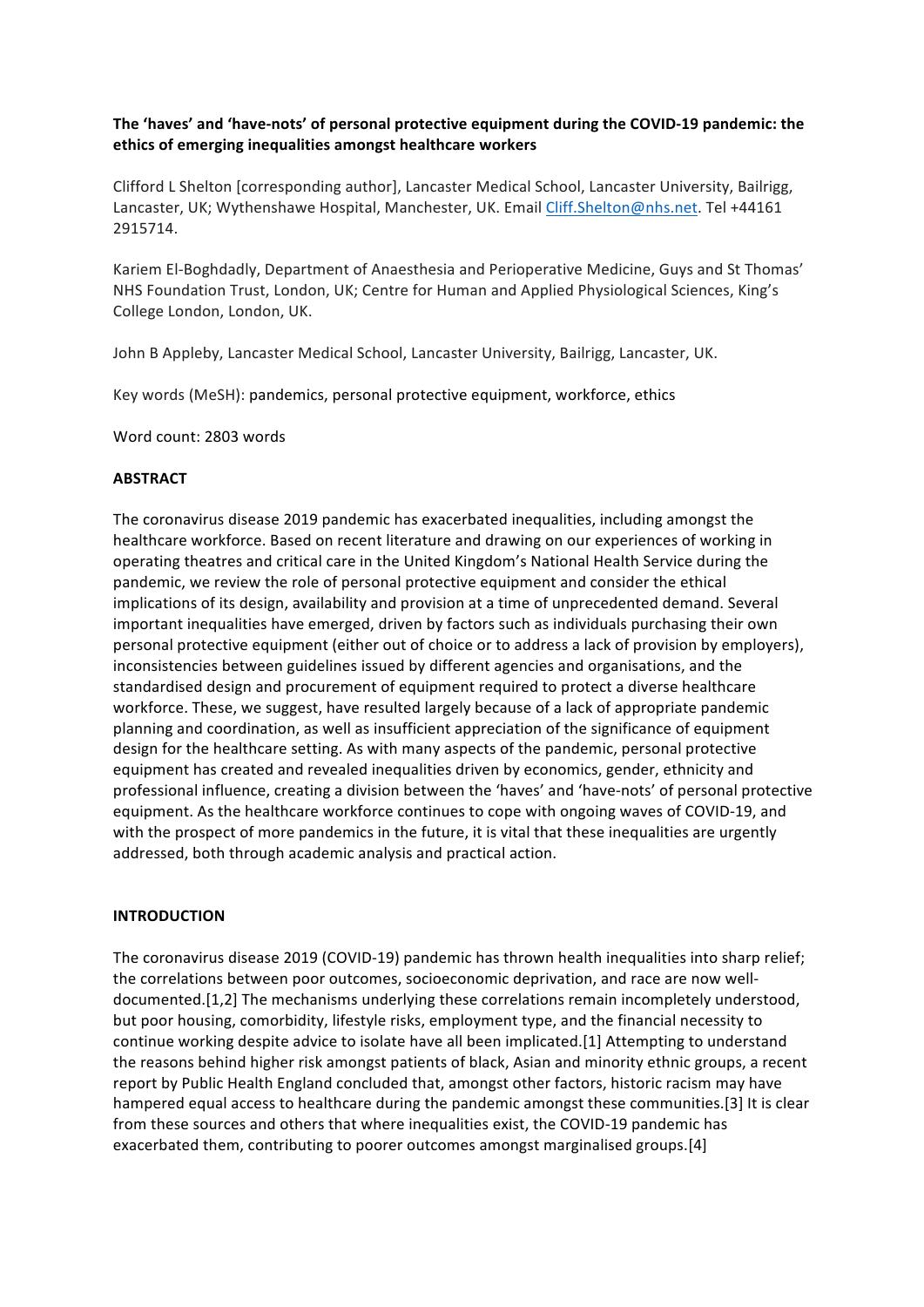In addition to magnifying existing health inequalities, COVID-19 has created or revealed new ones, including within the healthcare community. In this analysis, we reflect on our experiences of working in operating theatres and critical care in the United Kingdom's National Health Service to highlight the ethical challenges associated with personal protective equipment (PPE). We draw attention to how differences in PPE have become emblematic of inequalities amongst healthcare workers, creating divisions between the 'haves' and the 'have-nots'.

Both operating theatres and critical care have been intensely involved in the provision of invasive respiratory support to patients with SARS-CoV-2 infection during the pandemic. In addition to providing the usual peri-operative care, staff usually based in the operating theatre (e.g., anaesthetists, operating department practitioners, and anaesthetic and recovery nurses) have been called upon to join critical care nurses, physicians, therapy staff and allied health professionals in caring for critically ill patients with COVID-19. Likewise, auxiliary and technical staff (e.g., circulating practitioners, medical engineers) have supported the expansion of critical care services into operating theatre areas.

Though supplies of PPE are now more reliable than during the first surge of the pandemic (April to July 2020 in the UK), inequalities have nevertheless persisted.[5,6] Based on two of the co-authors' (CS and KEB, both anaesthetists) lived experiences working in operating theatre and critical care during the pandemic, and their contemporaneous discussions with the third co-author (JA, a moral philosopher with expertise in bioethics), we identify three domains in which inequalities relating to PPE have recurrently emerged. We present representative reflections on situations commonly encountered in practice, highlight the key ethical issues that arise as a result, make recommendations when possible and call for further action to be taken in research, policy and practice to address them.

# **PERSONAL PROTECTIVE EQUIPMENT**

Epidemiological evidence suggests that the primary route for SARS-CoV-2 transmission is airborne, [7] via droplets which fall to the ground under the influence of gravity, or aerosols which remain suspended in the air.[8] Inhalation or mucous membrane contact with a sufficient dose of airborne virus is thought lead to infection.[9] With this mechanism in mind, Public Health England has issued several iterations of guidelines for PPE use, all of which draw a distinction between circumstances in which aerosols may be generated, and those where this is deemed unlikely.[10] 'Aerosol-generating procedures' (AGPs) are commonplace in operating theatre and critical care practice (Table 1), and Public Health England advises that the most comprehensive PPE be worn when they take place, to protect against exposure to airborne particles.[10] We situate our analysis in these circumstances because the highest theoretical risk of COVID-19 transmission exists alongside unequal provision of PPE to healthcare staff.

| Tracheal intubation and extubation                                                              |
|-------------------------------------------------------------------------------------------------|
| Manual ventilation                                                                              |
| Tracheotomy or tracheostomy procedures (insertion or removal)                                   |
| Bronchoscopy                                                                                    |
| Dental procedures (using high speed devices, for example ultrasonic scalers/high speed drills)  |
| Non-invasive ventilation; bi-level positive airway pressure ventilation and continuous positive |
| airway pressure ventilation                                                                     |
| High-flow nasal oxygen                                                                          |
| High-frequency oscillatory ventilation                                                          |
| Induction of sputum using nebulised saline                                                      |
|                                                                                                 |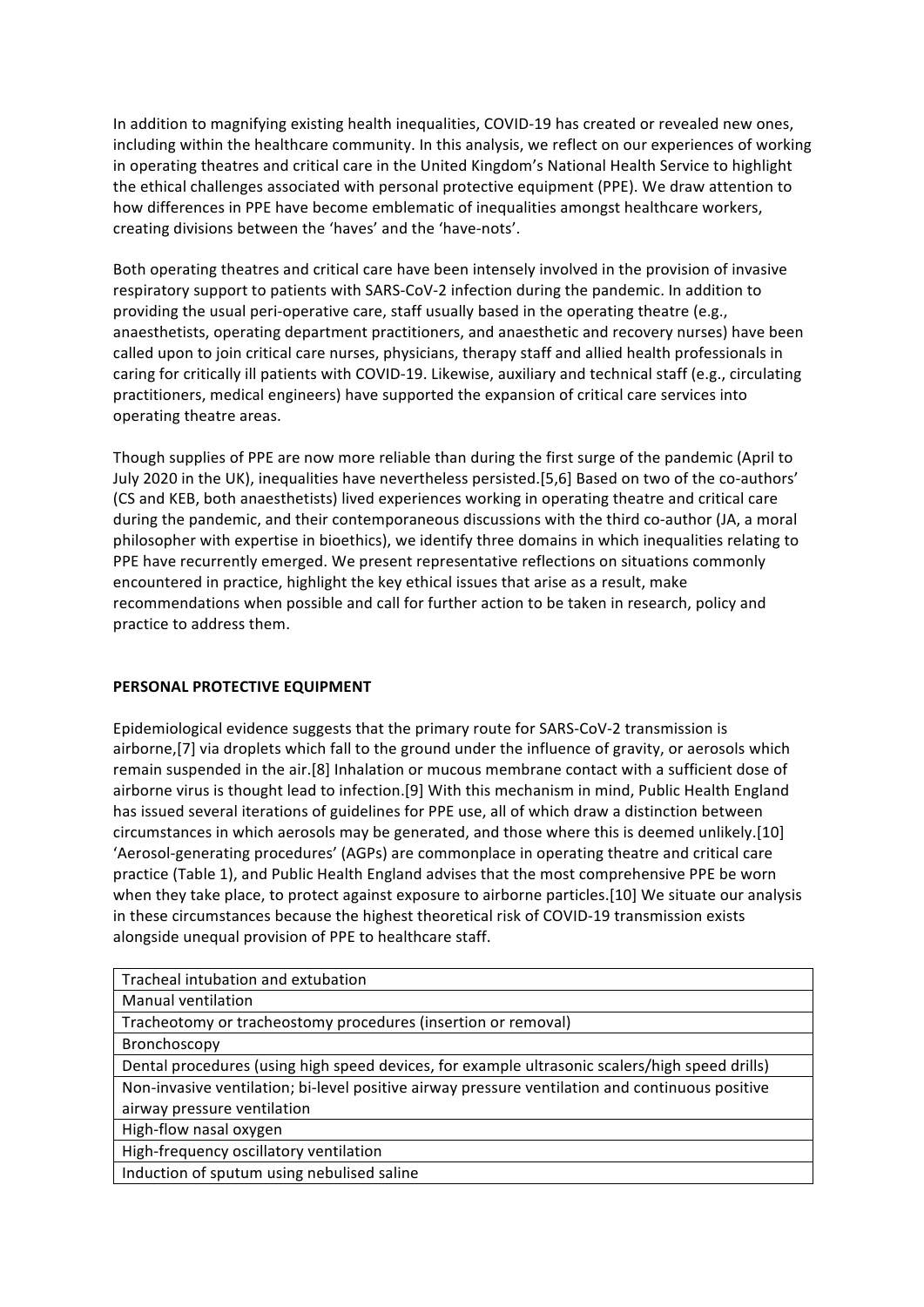Respiratory tract suctioning

Upper ear, nose and throat airway procedures that involve respiratory suctioning

Upper gastro-intestinal endoscopy where open suction of the upper respiratory tract occurs High-speed cutting in surgery/post-mortem procedures if respiratory tract/paranasal sinuses involved

Table 1. Aerosol-generating procedures thought to increase the risk of SARS-CoV-2 transmission, according to Public Health England guidance.[10]

The level of PPE advised during or shortly following AGPs in all but the lowest-risk patients (i.e., asymptomatic for COVID-19, recent negative SARS-CoV-2 test, isolated since testing) is described as 'airborne precautions'.[11] It comprises, as a minimum, a respirator, eye protection, a fluid-resistant long sleeved gown, and gloves. The supply of all of these items have been disrupted at times during the pandemic, leading to widespread reports of inadequate PPE in both the general and academic press.[12-14] Respirators in particular have become one of the most controversial items of PPE, owing both to their scarcity of supply and perceived importance.[15-16] This category of equipment includes disposable and re-usable respirator facemasks (e.g. filtering facepiece; FFP), full face masks which incorporate both eye protection and respirator features, and powered air-purifying respirators.[17]

According to the Health and Safety Executive (HSE), high-efficiency respirator facemasks (e.g., FFP3) reduce the quantity of inhaled particles by a factor of at least 20 (known as the 'protection factor'). These tight-fitting masks can be worn continuously for periods of up to an hour.[17] The most efficient powered air-purifying respirators (PAPRs), loose-fitting hoods which are supplied with filtered air via a powered pump, have a protection factor of at least 40 and can be worn for prolonged periods of time.[17] As the degree of filtration and duration of continuous use increases, so does complexity and cost,[18] whilst as a result availability diminishes.

Scarcity of PPE on a global, national, institutional and individual level, which was particularly prevalent during the first waves of the pandemic, generates ethically problematic inequalities amongst the clinical workforce that have the capacity to persist despite supplies becoming more plentiful.[19] We describe three situations, each of which highlights a different way in which inequalities manifest, and identify the ethical issues that urgently require further attention from clinicians, ethicists, organisations and regulators (Table 2).

#### **INDIVIDUAL PURCHASING AND FAIR ACCESS**

To begin, let us consider the following fictional situation, based on a common clinical dilemma, to provide context for the discussion that follows:

In the early stages of the pandemic, an anaesthetist, concerned about the dwindling supplies of PPE in her own organisation, orders a re-usable respirator mask from an online hardware store. She notices that it is much more expensive than when she checked the price only a few days previously, and stocks are running low – only five masks left – she messages a few *colleagues* on their work WhatsApp group to let them know that the store has masks in stock, and sends them a link to the page. If they want to buy one before they run out, they *will need to be quick...* 

According to a British Medical Association survey, 34% of hospital doctors purchased their own PPE during the early stages of the COVID-19 pandemic, driven by a lack of adequate provision by healthcare organisations.[20] However, Individual purchasing creates socio-economically driven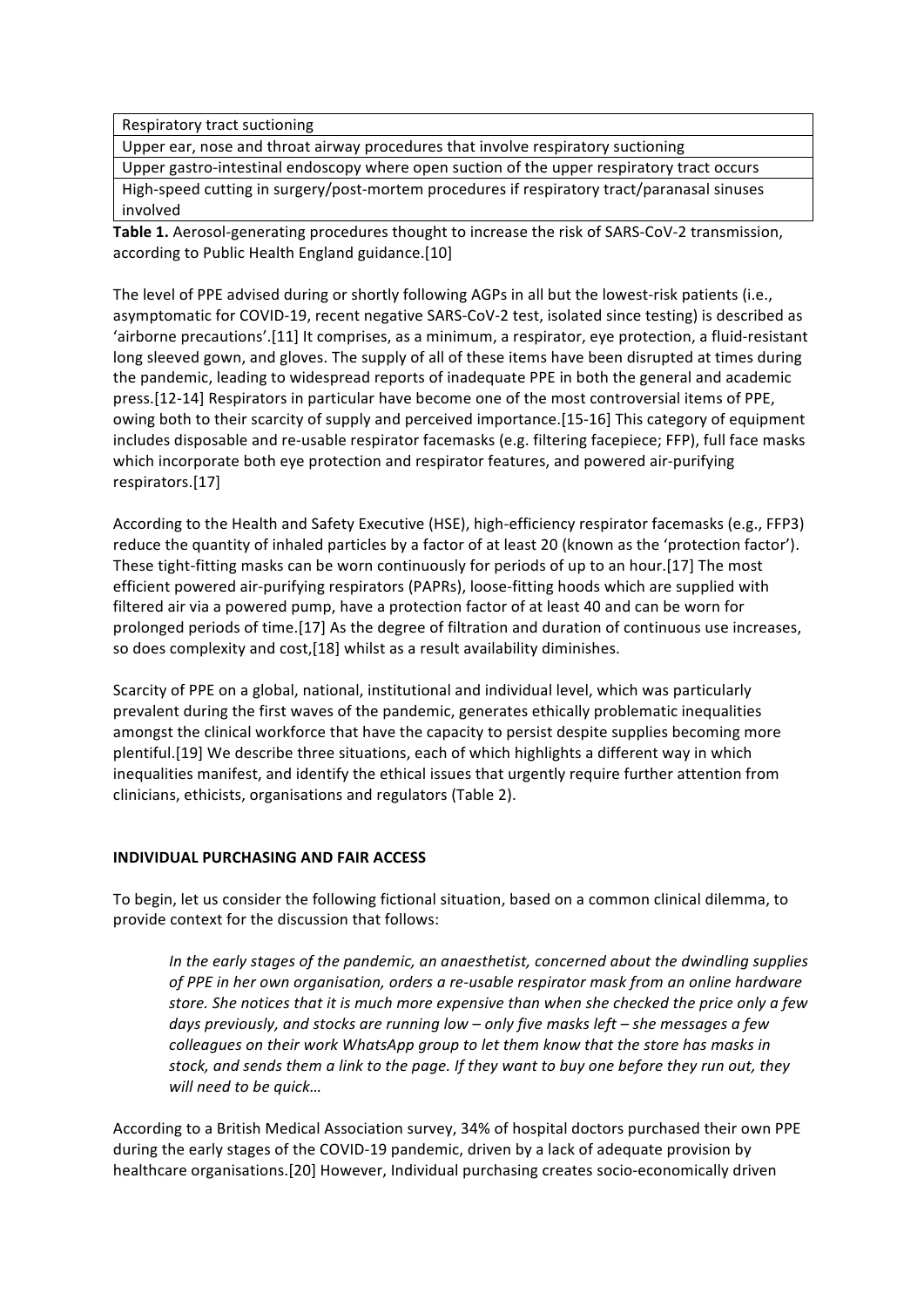inequality. Those with the means and the contacts can acquire PPE (or 'better' PPE) whilst others are unable to access these scarce and expensive goods. As a result of this inequality, clinical teams working in high-risk environments such as critical care and operating theatres may include some individuals who possess high-grade PPE whilst others may only have minimal or insufficient equipment. This disparity raises a number of important ethical issues.

To begin with, an inherent sense of moral injustice and resentment can manifest in an environment where some members have superior PPE while others may have equipment that is inadequate, used outwith its intended purpose, or beyond its expiry date.[21] In a basic sense, there is nothing ethically wrong with some staff procuring their own equipment using personal funds. However, it nevertheless seems that this inequality of PPE provision is underpinned by pre-existing inequities (e.g., socio-economic disparities and professional hierarchies) that create situations wherein those who cannot afford to buy their own PPE still have to carry out their work with a lower degree of protection. 

Matters become yet more complicated when we consider how anyone in a clinical team could be required to work without appropriate PPE in a high-risk environment. Some might argue that because patients' lives are at risk, healthcare professionals should be compelled to work in unfavourable conditions if necessary. However, this argument is mistaken because it overlooks at least two important elements. Firstly, despite ongoing debate, there is no compelling special duty defined in ethics or law for staff to carry out high-risk tasks without minimally adequate PPE if doing is so is deemed to disproportionately put them at risk.[22-24] Sadly, this is true even if it means patients might come to harm, for example due to delays in treatment whilst appropriate PPE is obtained and donned. Just as a patient should expect a duty of care from their clinicians, so too should clinicians expect a duty of care from their institution,[25,26] an obligation that is upheld in UK law.[27] Secondly, the moral responsibility for any clinical failings caused by staff shortages or delayed care due to unavailable or inadequate PPE lies squarely with those who have failed in their responsibilities for emergency preparation, planning, and distribution. If a member of a clinical team was to choose to engage in high-risk work without adequate PPE, then this should be considered a supererogatory act that may be virtuous, but not morally required.

Another complicated ethical challenge exists for clinical teams when there is some institutionally provided high-grade PPE available that any team member may benefit from using (e.g., a powered air-purifying respirator), but there is only enough equipment available for some members of staff. Assuming everyone could make equal use of the equipment if they were given it and no additional resources are available, who, if anyone, should be the recipient? Questions like these remain commonplace during the current phase of the pandemic and we recommend that further ethical analysis is undertaken by the research community to address them. In the meantime, healthcare organisations must carefully consider the guidelines and systems for allocating devices that cannot be made universally available.

## **INCONSISTENT GUIDELINES AND OVERUSE**

Consider another fictional situation to provide context for the next stage of our discussion:

A patient, receiving ventilation on the intensive care unit for COVID-19 pneumonitis, requires *a* tracheostomy. At the pre-procedure briefing the operating theatre team discuss PPE. The surgeon states that he will require a PAPR during the procedure. The operating theatre only has one PAPR, and the supplies of disposable hoods for use with these devices have been *running low.* The scrub nurse points out that the operating theatre quidelines state that staff should wear FFP3 masks for tracheostomies, but the surgeon explains that he would feel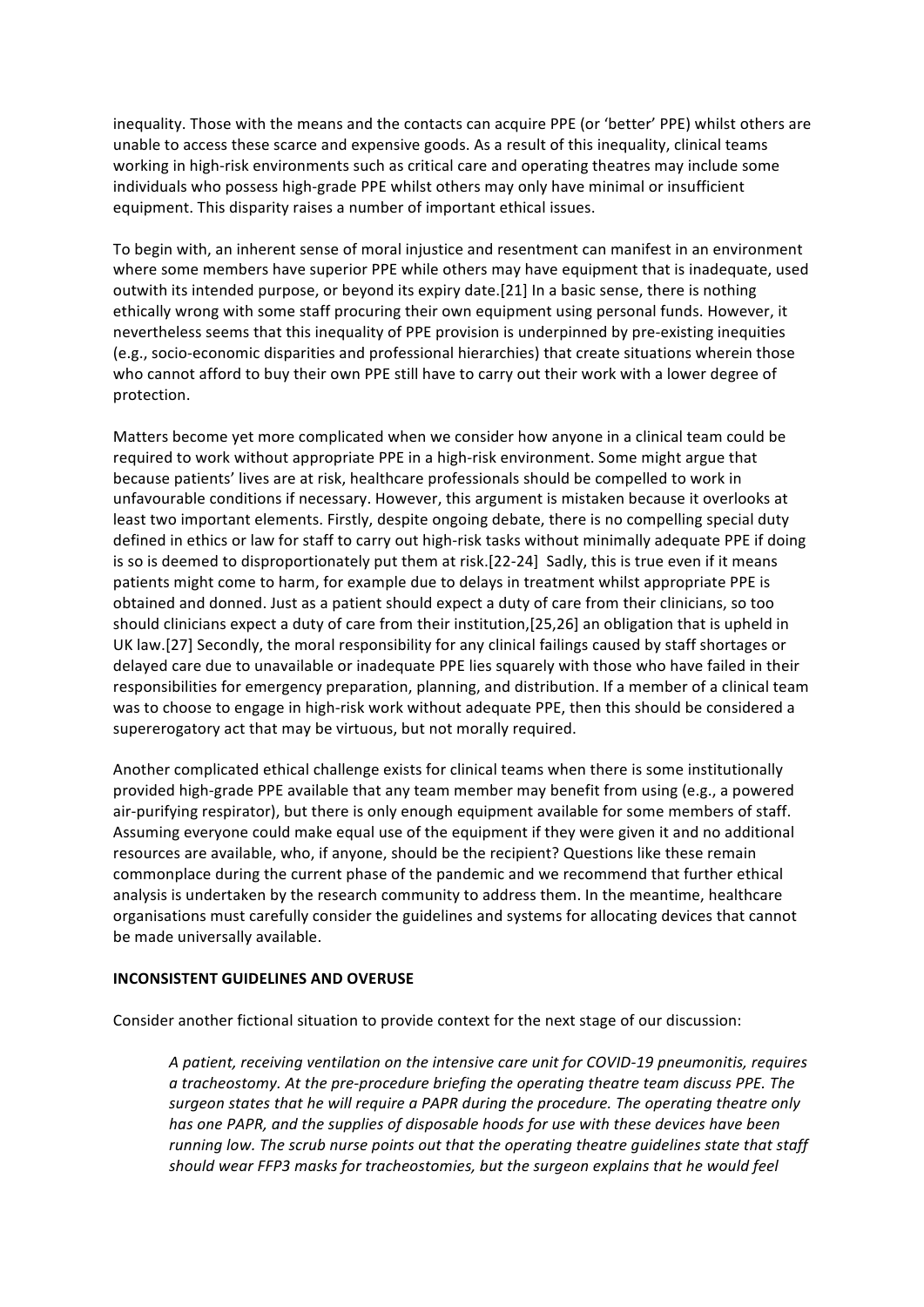safer with a PAPR because he will be working close to the airway throughout the procedure, *and he has four more tracheostomies to do this week…*

The inconsistencies between PPE guidelines issued by the World Health Organization, [27] Centers For Disease Control and Prevention,[29] Public Health England,[10] as well as local organisations have caused controversy throughout the pandemic.[30] Likewise, as guidelines have changed over time, suspicions have been articulated that this has may be motivated by 'supply rather than science'.[31] Perhaps the most high-profile such inconsistency in UK practice is the ongoing discordance between guidance issued by PHE and the Resuscitation Council UK regarding whether chest compressions during cardiopulmonary resuscitation should be considered an AGP (Table 1), leaving individual healthcare organisations to decide which guidelines to follow.[10,32] Furthermore, several profession-specific guidelines are inconsistent with one another, or appear to prioritise one profession over others.[33] For example, the ENT-UK tracheostomy guideline contains advice to "consider additional protection for surgeons (eg. ... powered [air] purifying respirator)", without mentioning other staff,[34] and the Royal College of Paediatrics and Child Heath advises the use of airborne precautions for AGPs in low-risk patients at times when community SARS-CoV-2 prevalence is greater than 2%, while Public Health England does not.[10,35] These inconsistencies create differing expectations amongst different staff groups, which are particularly evident in the operating theatre where multiple professions and specialties may work closely together on a single case.

Inconsistencies in guidelines, combined with the anxiety provoked by working in a high-risk environment creates the conditions for PPE to be used when not indicated. Whilst to err on the side of caution is a well-established principle in healthcare, that the overuse of PPE depletes alreadyscare resources at a time of ongoing shortage has led to the assertion that "overuse of PPE is a form of misuse" from some commentators.[11] Meanwhile, others argue that well-informed staff should be empowered to choose their own PPE, much as patients should be empowered to be involved in their own treatment decisions.[34,36]

In the absence of an interprofessional consensus on the minimum standards of PPE for all staff working in a given high-risk environment, it remains difficult to develop an ethical system of resource allocation. Instead, we are left with a system that is skewed by professional hierarchy, and the politics of some professions insisting on the provision of higher-grade protection, while those with less leverage (e.g., without PPE guidance from their professional associations) cannot.[37]

The UK's Nuffield Council on Bioethics has recently issued a statement calling for 'national guidance on resource allocation decisions in the COVID-19 pandemic' and we support this call not only in terms of treatment resources, but PPE resources also.[38] In particular, it is vital that national guidance is harmonised in such a way that one healthcare profession is not unfairly given preferential treatment above another. Instead, all healthcare workers who are exposed to a highrisk environment must receive access to an appropriate quality and quantity of PPE.[39]

## **STANDARDISED DESIGN AND PROCUREMENT**

Finally, consider one last fictional situation to contextualise this last stage of our discussion:

An operating department practitioner, working in intensive care during the first wave of the pandemic, is finding her shifts difficult. She is working long hours with SARS-CoV-2 positive patients and has to wear 'airborne precautions' PPE throughout. She can't seem to get *comfortable in her respirator mask, and over the last few days has noticed a persistent,* painful red mark on the bridge of her nose. A colleague suggested that she should place a strip of silicone tape over her nose to relieve the pressure. The mask is more comfortable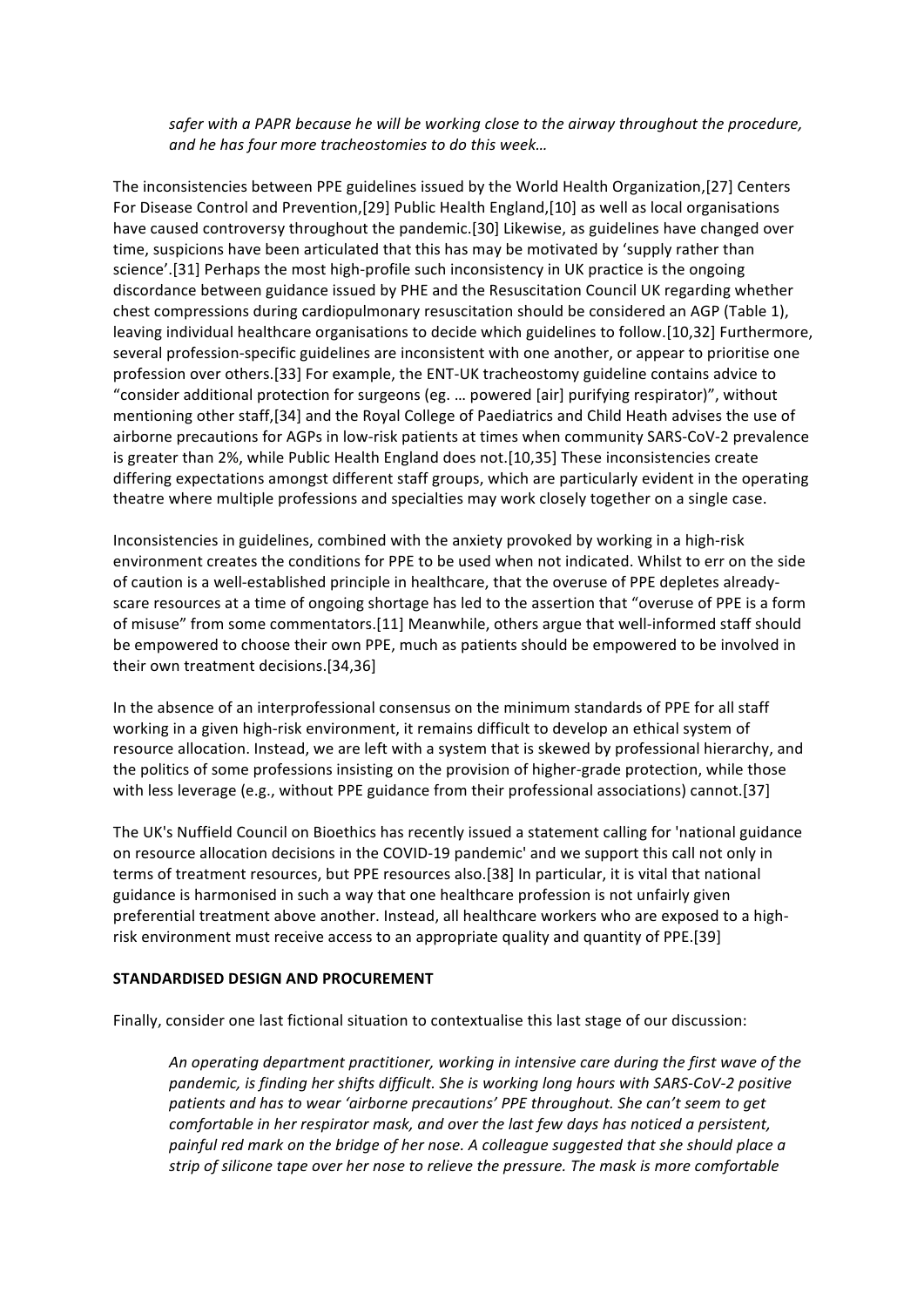## with the tape in place, but she thinks she can feel air leaking in around the mask seal whenever she takes a deep breath...

Perhaps one of the least discussed aspects of the PPE crisis during the COVID-19 pandemic is the tendency for equipment to be designed based on a prototypical (Caucasian, male) face and body shape. This derives in part from the rules of regulatory approvals, such as the requirement to test the filtration efficiency of respirator masks using a standardised head-form known as a 'Sheffield Head'.[40] Whilst this provides a consistent basis for the quantitative evaluation of masks, it may also mean that women and staff members of non-Caucasian ethnicities experience poorly-fitting PPE, and evidence is emerging to suggest that this is the case.[41-43]

Most PPE was developed for industrial, rather than healthcare use, and although the impacts of standardised PPE design on a diverse workforce are recognised by the Trades Union Congress to affect numerous industries,[41] this issue disproportionately impacts healthcare workers. In the National Health Service, women account for over three quarters of the workforce, and over 18% identify as being of black, Asian, Chinese, or mixed ethnicity; a much greater proportion than in the general working age population [44,45].

Poorly-fitting PPE either renders staff unable to work in areas where aerosol-generating procedures are undertaken, or imposes greater risks on those who choose to do so.[35] Furthermore, the ongoing expectation to wear tight-fitting facemasks for periods of more than an hour despite HSE advice to the contrary may render those with poorer-fitting PPE more vulnerable to pressure-related skin damage.[17,46] Likewise, healthcare organisations ordering gowns in large sizes on the basis that both physically larger and smaller staff members will fit into them creates problems with both manual dexterity and large gaps, for example around the neckline, which would not be present with appropriately fitted equipment.

The absence of appropriately fitted PPE for some staff groups staff amounts to more than a shortage of supplies, it also reflects a general lack of awareness and respect for the diverse workforce of the health service. This translates into harm to the dignity of many healthcare workers and a sense of unfair treatment towards those whose safety is being inadequately accounted for. In response to the glaring practical shortcoming and moral harm of inappropriate 'standardised' PPE supplies, we call for a national effort to review and commission new and better designed PPE that more accurately suits and reflects the physical characteristics and cultural norms of the diverse workforce of the National Health Service.

Engaging in patient facing work without adequate PPE is not morally required. Individuals may choose to undertake such work if they are aware of the associated risk, but they should not be pressured to do so.

Personal purchasing of PPE can create problematic inequities. Healthcare organisations should provide sufficient PPE to render personal purchasing unnecessary, and individuals should consider the impacts of personal purchasing on others.

Researchers should develop an ethical framework for the allocation of limited supplies of PPE to healthcare workers.

Where appropriate PPE is not universally available, healthcare organisations must carefully consider and agree the guidelines and systems for allocating equipment.

National bodies and professional organisations should reach consensus on PPE allocation and use so that some healthcare professionals are not unfairly given preferential treatment above others.

Healthcare organisations should procure a diverse range of PPE to provide equitable protection to the diverse demographics of the health service workforce.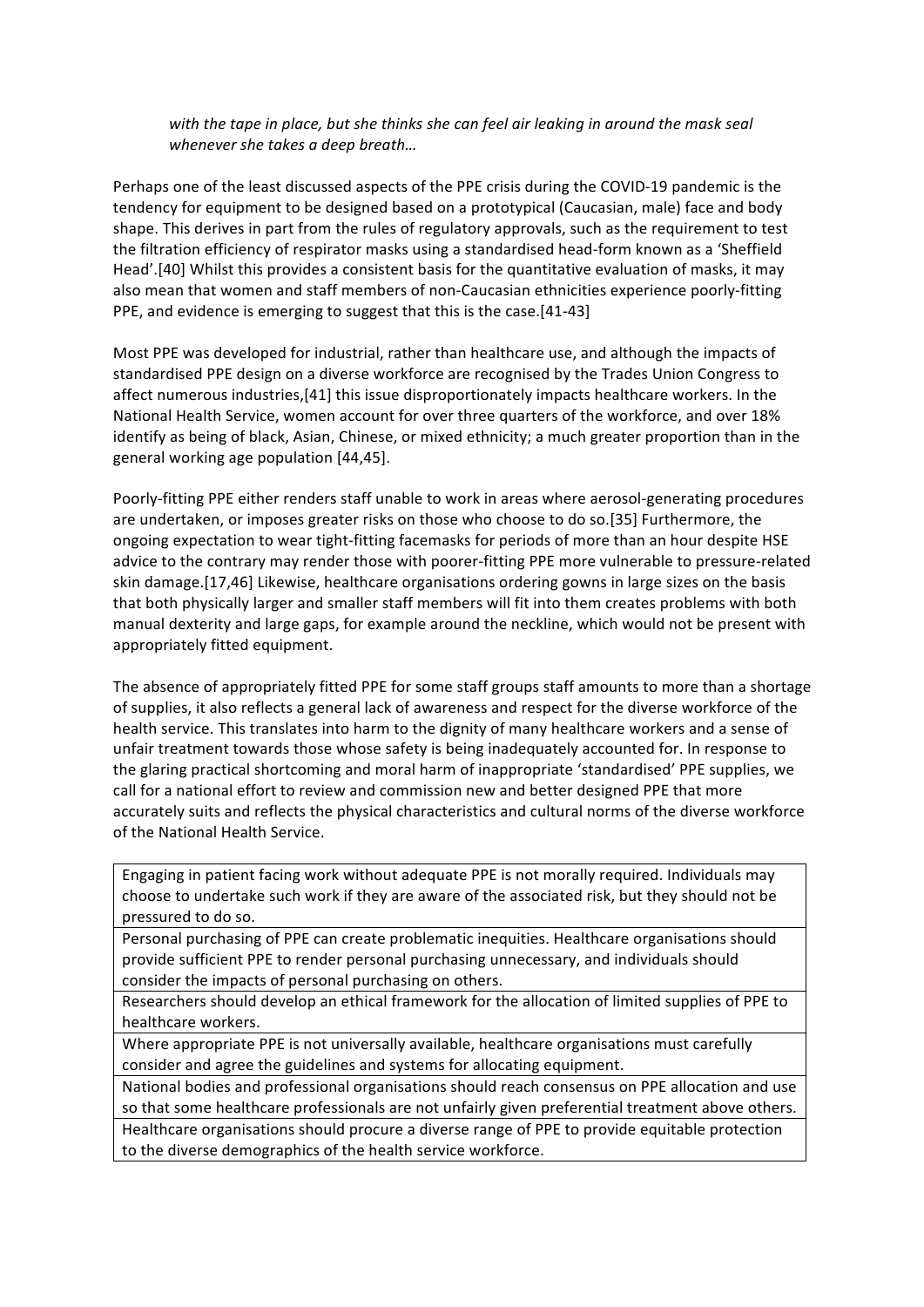Healthcare workers should not be expected to work outwith the intended use of the PPE that they are provided.

New PPE should be developed that better suits and reflects the physical characteristics and cultural norms of the diverse workforce.

Table 2. Recommendations for research, policy and practice.

#### **CONCLUSION**

In this clinical ethics paper, we have provided an overview of the nature of PPE in context of the COVID-19 pandemic, and the associated crisis of inequality within the clinical workplace. While we believe the recommendations that we have made deserve careful consideration, it is also true that the issues we have identified require further analysis and ongoing discourse. Inequalities relating to PPE are impacting the clinical staff that society is counting on to keep us healthy; in order to avoid perpetuating these problems in this and future pandemics, it is paramount that the ethical issues created by PPE provision are given the urgent attention they deserve.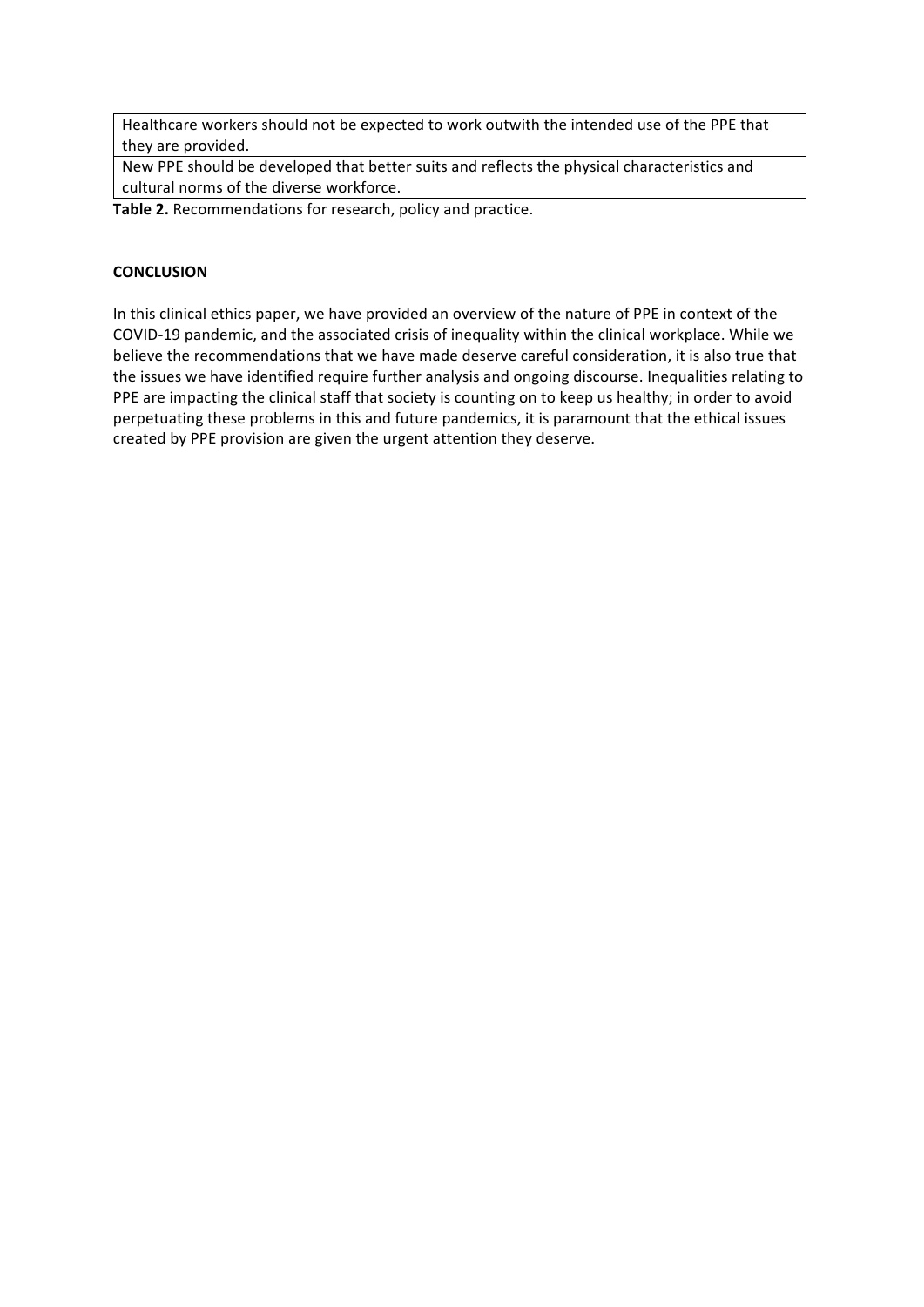## **REFERENCES**

- 1. Lone NI, McPeake J, Stewart NI, et al. Influence of socioeconomic deprivation on interventions and outcomes for patients admitted with COVID-19 to critical care units in Scotland: A national cohort study. The Lancet Regional Health - Europe 2020; doi: 10.1016/j.lanepe.2020.100005
- 2. Kirby T. Evidence mounts on the disproportionate effect of COVID-19 on ethnic minorities. *Lancet Respir Med* 2020; 8: 547¬8.
- 3. Public Health England. Beyond the data: Understanding the impact of COVID-19 on BAME groups. June 2020.

https://assets.publishing.service.gov.uk/government/uploads/system/uploads/attachment\_ data/file/892376/COVID\_stakeholder\_engagement\_synthesis\_beyond\_the\_data.pdf (accessed March 2021)

- 4. Pan D, Sze S, Minhas JS, et al. The impact of ethnicity on clinical outcomes in COVID-19: A systematic review. *EClinicalMedicine* 2020; 23: 100404.
- 5. Kua J, Patel R, Nurmi E, et al. HealthcareCOVID: a national cross-sectional observational study identifying risk factors for developing suspected or confirmed COVID-19 in UK healthcare workers. PeerJ 2021; 9: e10891
- 6. Marsh S. Fewer than a third of UK doctors feel protected from Covid at work poll. The Guardian. 13th February 2021.
- 7. Zhang R, Li Y, Zhang AL, Wang Y, Molina MJ. Identifying airborne transmission as the dominant route for the spread of COVID-19. *PNAS* 2020; doi: 10.1073/pnas.2009637117
- 8. Duguid JP. The size and the duration of air-carriage of respiratory droplets and dropletnuclei. J Hyg (Lond). 1946; 44: 471-479
- 9. Morawska L, Milton DK. It is time to address airborne transmission of coronavirus disease 2019 (COVID-19). *Clin Infect Dis.* 2020; 71: 2311–3.
- 10. Public Health England. COVID-19: infection prevention and control guidance. 21 January 2021.

https://assets.publishing.service.gov.uk/government/uploads/system/uploads/attachment\_ data/file/893320/COVID-19\_Infection\_prevention\_and\_control\_guidance\_complete.pdf (accessed March 2021) 

- 11. Cook TM. Personal protective equipment during the coronavirus disease (COVID) 2019 pandemic – a narrative review. Anaesthesia 2020; 75: 920--927.
- 12. Dyer C. COVID-19: doctors are warned not to go public about PPE shortages. *BMJ* 2020; 369: m1592
- 13. Rimmer A. COVID-19: doctors still do not have #properPPE. BMJ 2020; 369: m1423
- 14. Robinson F. Self-protection: how NHS doctors are sourcing their own PPE. *BMJ* 2020; 369: m1834
- 15. Goh Y, Tan BYQ, Bhartendu C, Ong JJY, Sharma VK. The face mask: How a real protection becomes a psychological symbol during COVID-19? *Brain Behav Immun* 2020; 88: 1--5
- 16. Bartoszko JJ, Farooqi MAM, Alhazzani W, Loeb M. Medical masks vs N95 respirators for preventing COVID-19 in healthcare workers: A systematic review and meta-analysis of randomized trials. *Influenza Other Respi Viruses* 2020; 14: 365-373
- 17. Health and Safety Executive. Respiratory Protective Equipment at Work. 2013. https://www.hse.gov.uk/pubns/priced/hsg53.pdf (accessed March 2021)
- 18. Novak D. Why, Where, and How PAPRs Are Being Used in Health Care. In: Board on Health Sciences Policy. The Use and Effectiveness of Powered Air Purifying Respirators in Health Care: Workshop Summary. Washington DC: National Academies Press 2015.
- 19. Burki T. Global shortage of personal protective equipment. *Lancet Infect Dis* 2020; 20: 785– 6.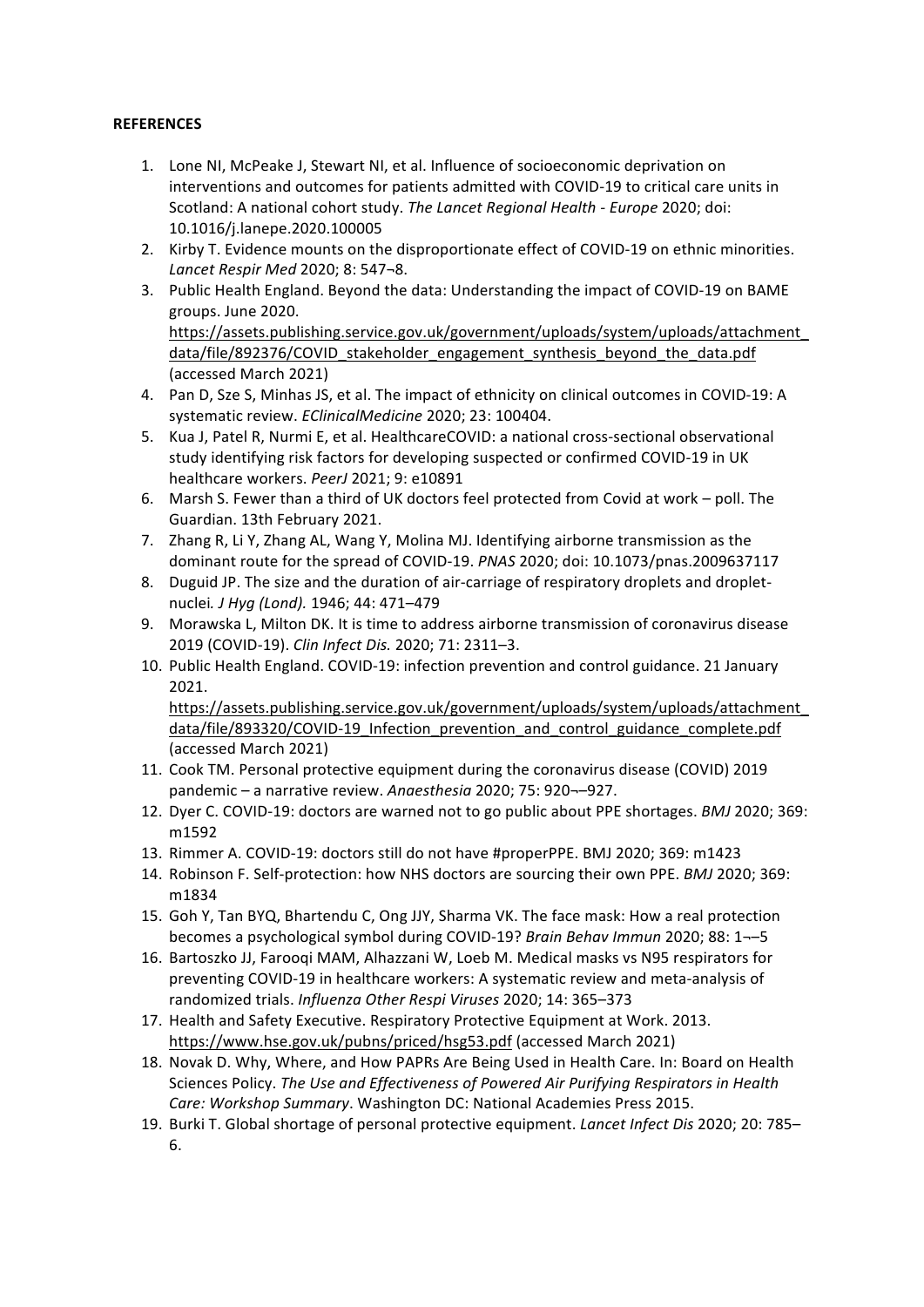- 20. Blackburn P. Half of doctors source own PPE. BMA. 4 May 2020. https://www.bma.org.uk/news-and-opinion/half-of-doctors-source-own-ppe (accessed March 2021)
- 21. Rimmer A. Distribution of faulty and out of date PPE is "national scandal," says BMA. *BMJ* 2020; 370: m2678
- 22. Perkins J, Hamilton M, Canniff C, et al. Resuscitation during the pandemic: Optional obligation? or supererogation? *Clinical Ethics* 2020; doi:10.1177/1477750920946684
- 23. Sheather J, Chisholm J. BMJ Blog 'The duty to treat: where do the limits lie?' 12 May 2020; https://blogs.bmj.com/bmj/2020/05/12/the-duty-to-treat-where-do-the-limits-lie/ (accessed March 2021)
- 24. Wyllie JH. Updated RCUK Statement on PHE PPE Guidance. 20 April 2020; https://www.resus.org.uk/sites/default/files/2020- 06/Updated%20RCUK%20Statement%20on%20PHE%20PPE%20Guidance%2020042020.pdf (accessed March 2021)
- 25. Johnson SB, Butcher F. Doctors during the COVID-19 pandemic: what are their duties and what is owed to them? *J Med Ethics* 2021;47:12-15
- 26. British Medical Association. COVID-19: refusing to treat where PPE is inadequate. 30th November 2020. https://www.bma.org.uk/advice-and-support/COVID-19/ppe/COVID-19refusing-to-treat-where-ppe-is-inadequate (accessed March 2021)
- 27. Health and Safety Executive. *Personal Protective Equipment at Work Regulations 1992 (as* amended). Guidance on Regulations L25 (Second edition). Norwich: HSE Books 2005
- 28. World Health Organization. Infection prevention and control during health care when coronavirus disease (COVID-19) is suspected or confirmed. 29 June 2020. https://apps.who.int/iris/rest/bitstreams/1284718/retrieve (accessed March 2021)
- 29. Centers for Disease Control and Prevention. Infection Control Guidance for Healthcare Professionals about Coronavirus (COVID-19). 3 June 2020. https://www.cdc.gov/coronavirus/2019-ncov/hcp/infection-control.html (accessed March 2021)
- 30. Bielicki JA, Duval X, Gobat N. Monitoring approaches for health-care workers during the COVID-19 pandemic. *Lancet Infect Dis* 2020; 20: e261–67.
- 31. Dyer C. Doctors challenge legality of PPE guidance. *BMJ* 2020; 369: m1665
- 32. Resuscitation Council UK. Resuscitation Council UK Statement on COVID-19 in relation to CPR and resuscitation in acute hospital settings. 6 April 2020. https://www.resus.org.uk/covid-19-resources/statements-covid-19-hospitalsettings/resuscitation-council-uk-statement-covid (accessed November 2021)
- 33. Baraza W, Shelton CL. No doctor is an island: the 'social distancing' of guidelines during the COVID-19 pandemic. *Br J Surg* 2020; 107: e389–e389
- 34. ENT-UK. Framework for open tracheostomy in COVID-19 patients. 6th April 2020. https://www.entuk.org/sites/default/files/COVID%20tracheostomy%20guidance%20- %206%20April%202020%20update.pdf (accessed October 2021)
- 35. RCPCH Health Policy Team. National guidance for the recovery of elective surgery in children. 11th October 2021. https://www.rcpch.ac.uk/sites/default/files/generatedpdf/document/National-guidance-for-the-recovery-of-elective-surgery-in-children.pdf (accessed November 2021)
- 36. Pandit JJ. Personal protective equipment, Public Health England and COVID-19: 'Montgomery in reverse'? Anaesthesia News. 2020; 395: 19-20
- 37. Cook TM, El-Boghdadly K, Brown J, Pickering AE. The safety of anaesthetists and intensivists during the first COVID-19 surge supports extension of use of airborne protection PPE to ward staff. *Clin Med (Lond)* 2021; doi:10.7861/clinmed.2020-0983.
- 38. Nuffield Council on Bioethics. Statement: the need for national guidance on resource allocation decisions in the COVID-19 pandemic. 13 January 2021.